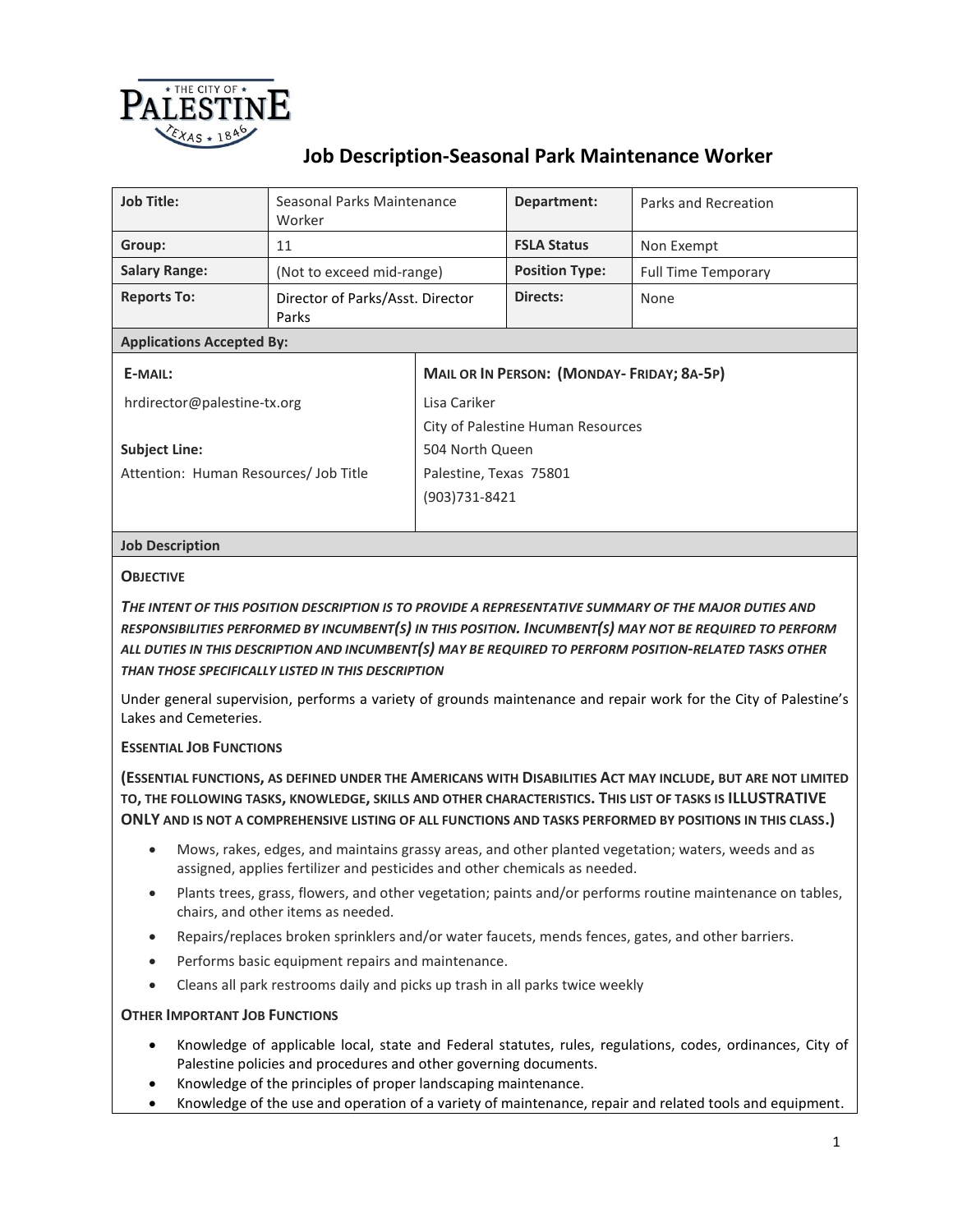

## **Job Description-Seasonal Park Maintenance Worker**

- Knowledge in how to fix small plumbing issues within the cemeteries, such as faucets and water lines.
- Skill in operating a variety of landscaping, mowing and related tools and equipment.
- Skill in overseeing and performing tasks associated with a variety of water services construction, repair and maintenance projects and related tools and equipment.
- Skill in communicating effectively.
- Skill in establishing and maintaining effective working relations with employees, other departments, vendors, contractors, the general public and others having business with the City of Palestine.
- Other duties as assigned
- Maintain a positive attitude.

#### **QUALIFICATIONS AND EDUCATION REQUIREMENTS**

A high school diploma or GED AND three years of relevant, progressively responsible construction, water service construction, maintenance, repair, plumbing, building construction or closely related experience that included at least one year of project and/or staff management and supervision.

#### **ACCEPTABLE EXPERIENCE AND TRAINING**

A high school diploma or GED is preferred AND one year of relevant grounds maintenance, landscaping, and plumbing or construction experience or closely related a PLUS.

#### **CERTIFICATIONS AND LICENSES REQUIRED**

- Must possess a Valid Texas Motor Vehicle Driver's License
- Must possess and maintain a Valid Texas motor vehicle driver's license throughout employment.

#### **PHYSICAL REQUIREMENTS**

- May be required to lift and/or carry heavy, bulky supplies, materials, tools or related equipment weighing up to 100 pounds, repetitively. This position has mandatory weekend hours as well for cleaning of bathrooms and trash detail will be on rotation basis.
- Will be exposed to exposure to extreme weather conditions, dangerous machinery, hazardous chemicals, infectious diseases and potential harm from construction hazards.

#### **CONDITIONS OF EMPLOYMENT**

Must pass a pre-employment drug screen and/or physical exam. Employees are subject to random drug/alcohol testing throughout their employment.

Regular attendance is required.

#### **ADDITIONAL INFORMATION**

**This job description is not intended to be construed as an exhaustive list of responsibilities, duties and skills required. City management has exclusive rights to alter this job description at any time without notice. Employees will be required to follow any other job-related instructions and to perform any other job-related duties requested by any person authorized to give instructions or assignments. This document does not create an employment contract, implied or otherwise, other than an 'at-will' relationship.**

The City of Palestine affords equal employment opportunity to all individuals regardless of race, color, national origin, gender, gender identity, religion, age, disability, veteran status, or sexual orientation or other protected status.

**Your application is part of the review process; be sure it is complete. If attaching a resume, all information requested on the application form must also be completed (i.e. writing "see resume" is not sufficient).**